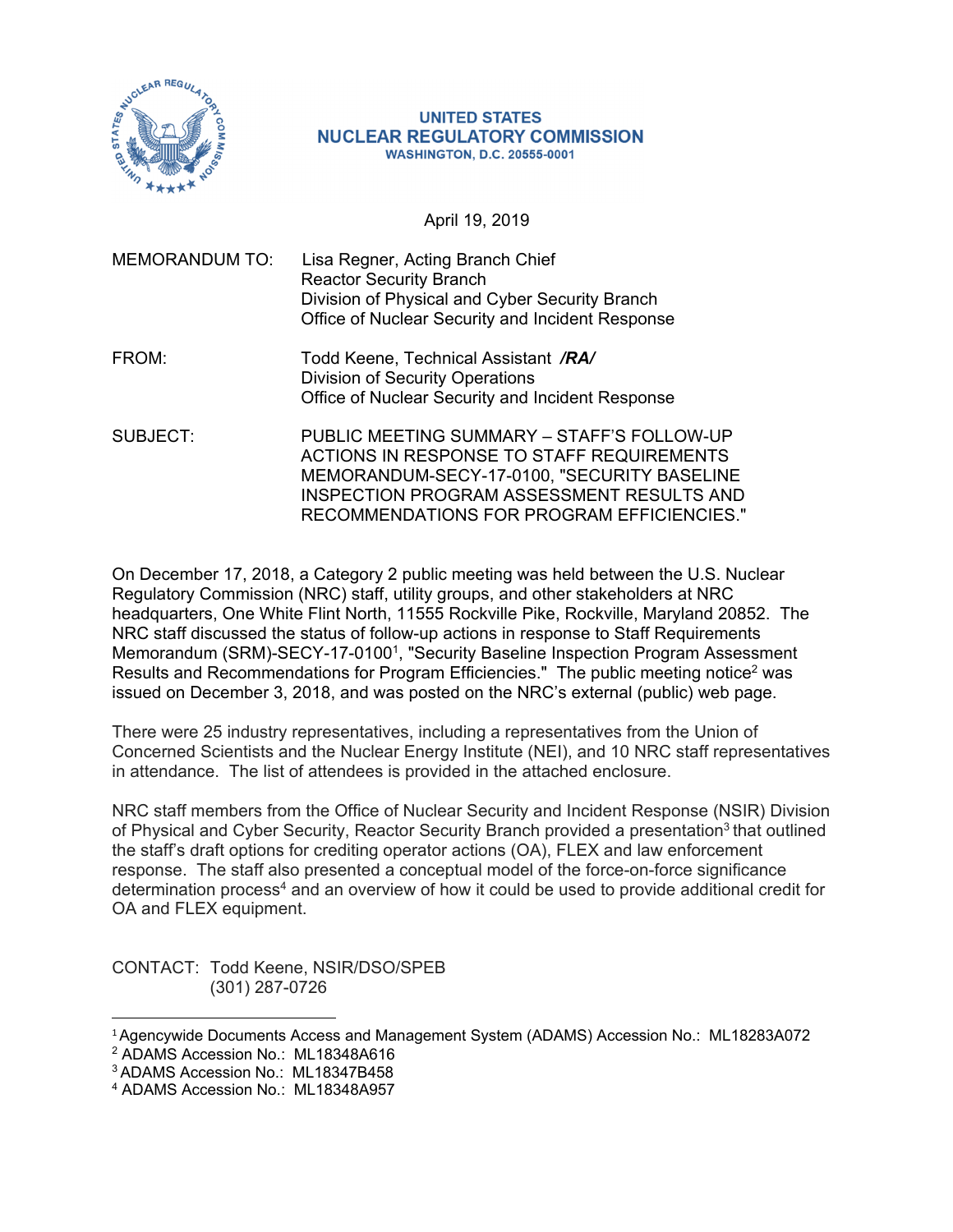The purpose of the meeting was to obtain stakeholder feedback on questions<sup>5</sup> that were presented to stakeholders in advance of the meeting to assist in the development and refinement of the proposed options. In response to the questions, NEI presented slides $6$  that clarified NEI member's position regarding regulatory guide 5.81, "Target Set Identification and Development for Nuclear Power Reactors," and provided an overview of NEI's proposed implementation of the security bounding time (SBT) concept.

The following comments are a summary of the meeting discussion:

- NRC staff stated that the staff believes that there is merit in the concept of crediting law enforcement response, however the staff has reservations concerning the SBT methodology.
- NRC staff provided an overview of the options that are being explored regarding crediting of operator actions and law enforcement response.
- NRC staff posed several questions to NEI and industry representatives asking for feedback of the various options (sliding scale; SBT concept).
- NEI presented an overview of credit for operator and mitigation actions and the SBT. The presentation included examples of how the SBT would be applied to a plant.
- NRC staff requested clarification regarding advantages and disadvantages of the proposed changes to Regulatory Guide 5.81, Criterion 3, Precluding Adversary Interference.
- NRC Staff discussed the draft force-on-force significance determination process and how it may be used to credit operator action and the use of FLEX equipment.
- NEI committed to provide written responses to questions raised during the meeting regarding NRC and NEI presentations.
	- o NEI responded to the meeting questions in a letter "Supplemental Responses to NRC Staff Questions Discussed in Public Meeting on December 17, 2018" dated January 9, 2019 (ADAMS Accession No.: ML19024A498).

Attendees were reminded during the meeting that although their questions and comments were discussed with the staff, no policy decisions would be made at the meeting.

Enclosure: Attendee List

 $\overline{a}$ 

<sup>5</sup> ADAMS Accession No.: ML18348A982

<sup>6</sup> ADAMS Accession No.: ML18348B146